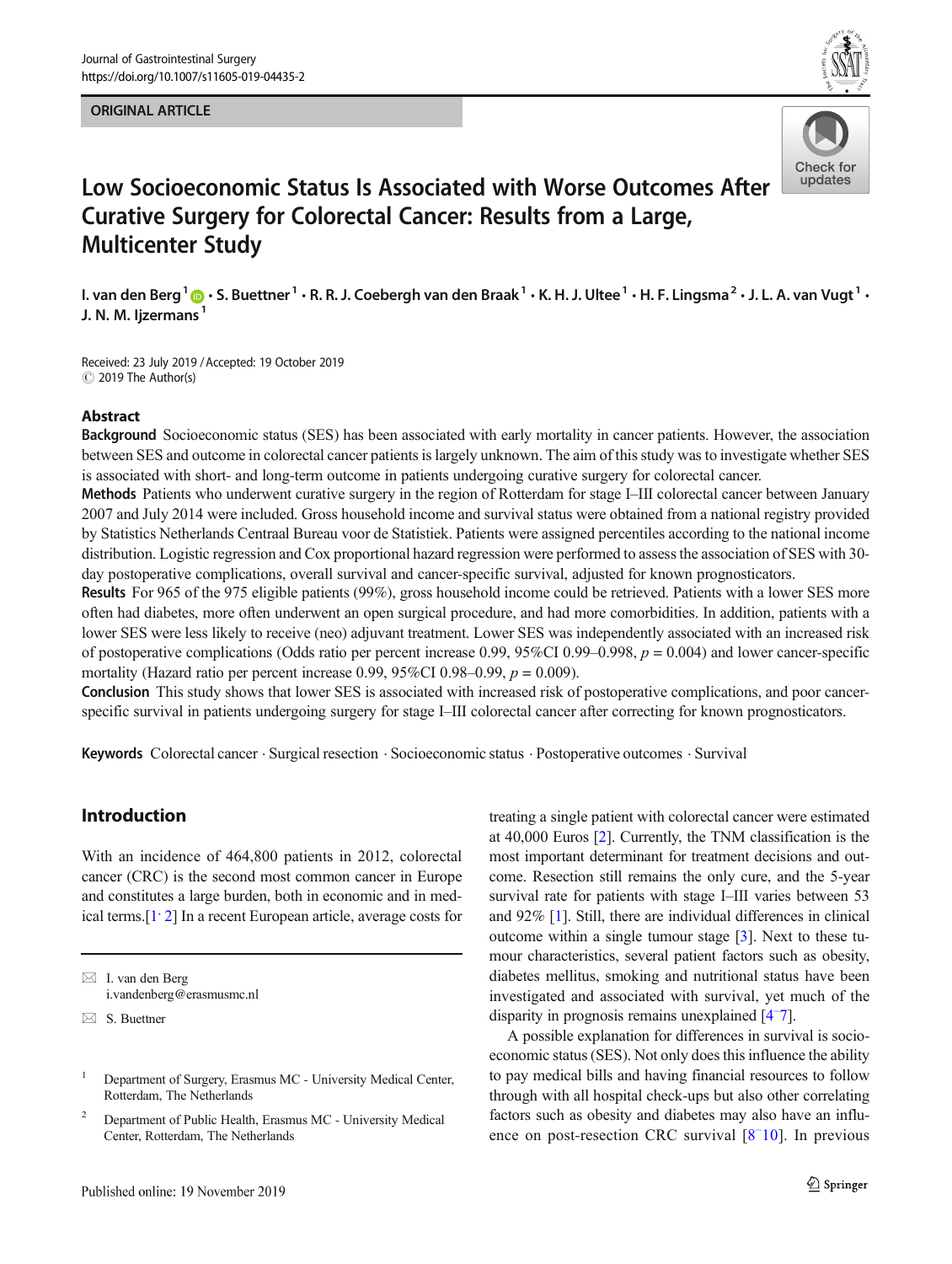studies, SES has been investigated as a possible prognostic factor for survival in cancer patients with contradicting results [\[11](#page-7-0)[–](#page-7-0) [23\]](#page-7-0). Some of this variability in outcomes may be explained by accessibility of healthcare  $[22, 23]$  $[22, 23]$  $[22, 23]$  $[22, 23]$ . Some studies have been performed in countries where access to and the quality of healthcare is directly linked to income (e.g. USA) [22<sup>,</sup> [23\]](#page-7-0), whereas others were conducted in countries with equal healthcare access (e.g. Great Britain and Scandinavia) [\[11](#page-7-0)<sup>-[23](#page-7-0)]</sup>. The Dutch healthcare system is known for its equal healthcare access,[[24](#page-7-0)[,](#page-7-0) [25](#page-7-0)] meaning that differences in outcome associated with SES can be attributed to patient and provider factors and their interaction, rather than disparities in healthcare  $[26]$  $[26]$ . In the current study, we aimed to explore the association between SES, as assessed by household income, and outcomes following curative resection for stage I–III colorectal cancer in the Netherlands.

# Methods

# Study Population

Patients with stage I–III colorectal cancer who underwent curative surgery, enrolled in the MATCH-study between 2007 and 2014, were included in this study. The MATCH study is a prospective multicentre cohort study including patients to obtain fresh frozen CRC tissue samples with matched clinical data from 2007 until December 2017 in six hospitals in the region of Rotterdam [[27](#page-7-0)].

The rationale of the MATCH study was to identify subtypes of colorectal cancer, related prognostic markers and outcome of treatment [[28](#page-7-0)]. The study was approved by the Erasmus MC IRB (MEC-2007-088) and all patients provided written informed consent.

#### Study Parameters

Socioeconomic status was defined as gross household income (GHI), the most commonly used and accepted surrogate mark-er for SES [26<sup>,</sup> [29](#page-7-0)<sup>-</sup>[31](#page-7-0)]. GHI from the year prior to surgery was used for analyses, as the income in the year of surgery was possibly lower due to disease-related absence from work. Annual earnings were obtained from Statistics Netherlands, a governmental organisation enabling studies on social issues on the basis of reliable statistical information (Centraal Bureau voor de Statistiek; CBS), including all types of income of people sharing a household or place of residence combined (i.e. salary, state pension, social compensation, and investment revenues). Patients were assigned percentiles and quartiles (Q1–Q4) according to the national income distribution (i.e. patients of a household with an annual salary corresponding to 0–25% of the GHI of the Dutch population were stratified to the first income quartile). Baseline characteristics and

variables were retrieved from the prospective database of the MATCH study.

#### Dutch Healthcare System

The current Dutch healthcare system was introduced on January 1, 2006. All Dutch citizens are legally required to have healthcare insurance offered by several private insurers. Basic insurance premiums have a legal maximum and allowances are available for the lower incomes. Basic insurances cover all medical costs concerning regular cancer care including all in hospital care, costs for medicines, cancer rehabilitation, emergency transfer to hospitals, dietary help and psychosocial assistance. Out-of-pocket expenses such as transportation represented 14.7 percent of healthcare spending in 2014 [\[32](#page-8-0)].

# Outcome Measures

The primary endpoints were overall survival (OS) and cancerspecific survival (CSS) after surgery for colorectal cancer, calculated from the day of surgery to the day of death (from disease) or loss to follow-up, whichever came first. Date and cause of death were obtained from the national registry of Statistics Netherlands. Secondary outcome measures were 30-day postoperative complications. Severity of complications was scored according to the Clavien-Dindo classification, and major 30-day postoperative complications were defined as Clavien-Dindo score  $\geq 3a$  [\[33](#page-8-0)].

## Statistical Methods

Descriptive statistics and multivariable analyses were performed using SPSS version 24.0 (SPSS, Inc., Chicago, IL, USA). Differences in baseline characteristics between the SES quartiles were tested with Pearson's chi-square analysis or Mann-Whitney U-test as appropriate. Logistic regression analysis was used to calculate the odds ratio (OR) with 95% confidence intervals (95% CI) to evaluate the influence of SES, patient and tumour characteristics and operation techniques on 30-day postoperative complications. The outcomes OS and CSS were analysed with Cox proportional hazards regression. Unadjusted differences in the survival between income quartiles were assessed using the log-rank test. The predictors included in regression models were selected based on clinical relevance based on previous literature. Two-sided  $p$  values  $< 0.05$  were considered statistically significant.

# **Results**

A total of 975 patients met the inclusion criteria. For 10 patients, gross household income (GHI) could not be retrieved,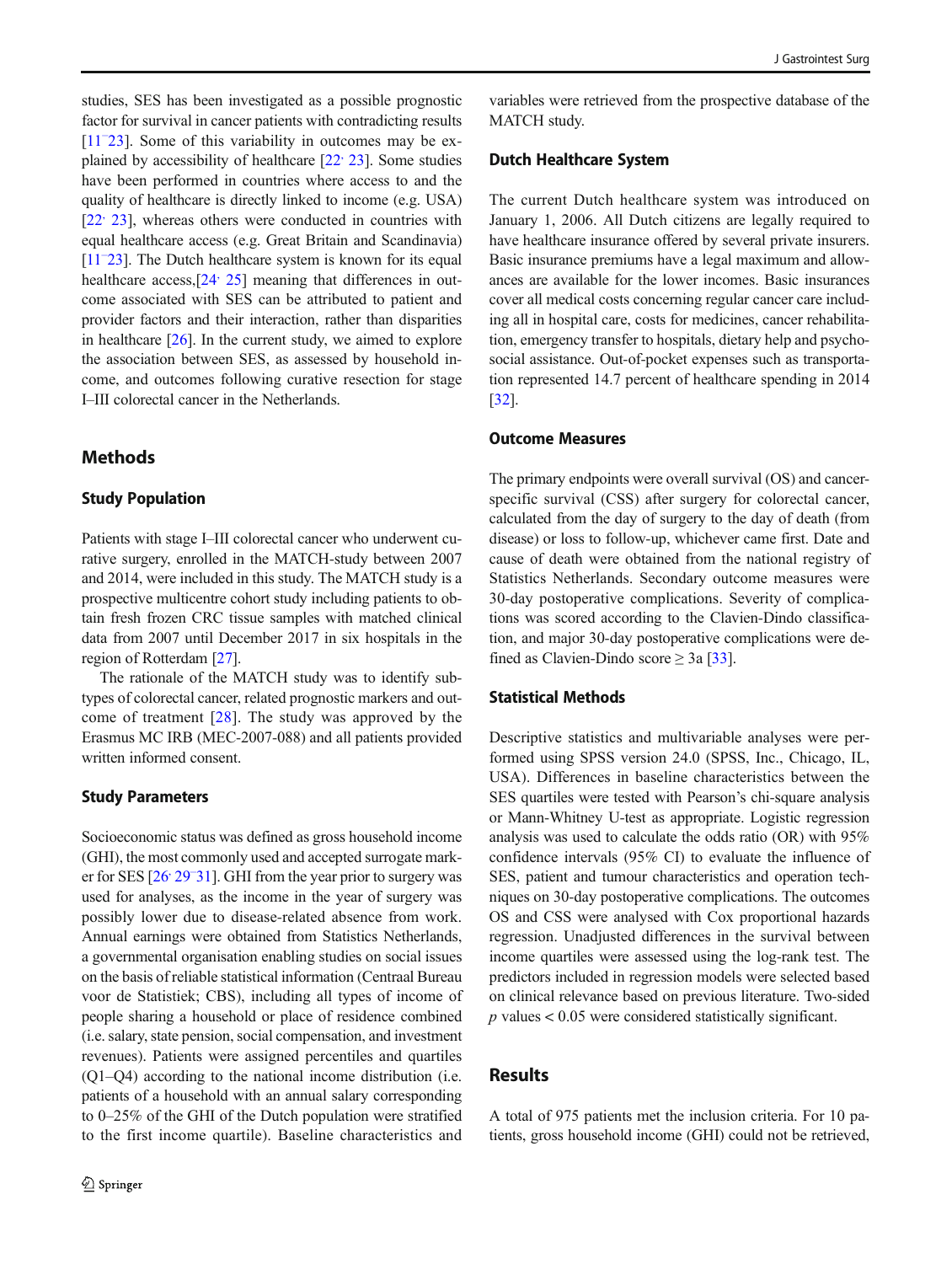leaving a final sample size of 965 (99%) patients. Patients with low SES were more often female and older (both  $p < 0.001$ ) (Table 1). Diabetes mellitus and higher American Society of Anesthesiologists (ASA) classification were more common

among patients with low SES (both  $p = 0.001$ ). The Charlson comorbidity index was significantly higher for patients in the lowest quartile ( $p < 0.001$ ). The median length of stay (LOS) was higher for patients in the lowest quartile  $(p <$ 

## Table 1 Baseline characteristics

|                                             | Q1               | $\%$            | Q2               | $\%$            | Q <sub>3</sub>   | $\%$            | Q4               | $\%$            | $p$ value |
|---------------------------------------------|------------------|-----------------|------------------|-----------------|------------------|-----------------|------------------|-----------------|-----------|
|                                             | $(n = 244)$      |                 | $(n = 348)$      |                 | $(n = 187)$      |                 | $(n = 186)$      |                 |           |
| Demographics                                |                  |                 |                  |                 |                  |                 |                  |                 |           |
| Sex female                                  | 146              | (59.8)          | 153              | (44)            | 75               | (40.1)          | 63               | (33.9)          | < 0.001   |
| Age (median, IQR)                           | 76               | $(69 - 81)$     | 72               | $(66 - 78)$     | 66               | $(60 - 72)$     | 59               | $(55 - 65)$     | < 0.001   |
| BMI (median, IQR)                           | 25.9             | $(23.3 - 29.4)$ | 25.9             | $(23.5 - 28.5)$ | 25.8             | $(23.0 - 28.3)$ | 25.4             | $(23.4 - 28.7)$ | 0.795     |
| CEA preoperative (median, IQR)              | 3.3              | $(2.0 - 8.0)$   | 3.5              | $(2.0 - 8.0)$   | 3.3              | $(1.85 - 6.9)$  | 2.9              | $(1.9 - 5.75)$  | 0.160     |
| Comorbid conditions                         |                  |                 |                  |                 |                  |                 |                  |                 |           |
| Charlson comorbidity<br>index (median, IOR) | $\mathbf{1}$     | $(0.0 - 2.0)$   | $\mathbf{1}$     | $(0-2.0)$       | $\boldsymbol{0}$ | $(0-1.0)$       | $\boldsymbol{0}$ | $(0-0.1)$       | < 0.001   |
| Diabetes mellitus                           | 62               | (25.5)          | 72               | (20.7)          | 28               | (15)            | 20               | (10.8)          | 0.001     |
| COPD                                        | 27               | (11.1)          | 29               | (8.3)           | 14               | (7.5)           | 12               | (6.5)           | 0.344     |
| <b>ASA</b>                                  |                  |                 |                  |                 |                  |                 |                  |                 |           |
| $\cdot$ I-II                                | 189              | (78.1)          | 274              | (79)            | 159              | (86.4)          | 168              | (90.8)          | 0.001     |
| $\cdot$ III+                                | 53               | (21.9)          | 73               | (21)            | 25               | (13.6)          | 17               | (9.2)           |           |
| • Missing                                   | $\overline{2}$   |                 | $\mathbf{1}$     |                 | 3                |                 | $\mathbf{1}$     |                 |           |
| Surgical technique                          |                  |                 |                  |                 |                  |                 |                  |                 |           |
| • Open                                      | 121              | (49.8)          | 154              | (44.3)          | 66               | (35.9)          | 77               | (41.6)          | 0.003     |
| • Laparoscopic                              | 102              | (42)            | 168              | (48.3)          | 105              | (57.1)          | 80               | (43.2)          |           |
| • Conversion                                | 20               | (8.2)           | 26               | (7.5)           | 13               | (7.1)           | 28               | (15.1)          |           |
| • Missing                                   | $\mathbf{1}$     |                 | $\boldsymbol{0}$ |                 | 3                |                 | $\mathbf{1}$     |                 |           |
| Stoma                                       | 69               | (38.3)          | 106              | (30.5)          | 61               | (33)            | 55               | (29.7)          | 0.768     |
| • Missing                                   | $\boldsymbol{0}$ |                 | $\mathbf{1}$     |                 | $\overline{c}$   |                 | $\mathbf{1}$     |                 |           |
| Length of stay (LOS)                        | 9                | $(6-14)$        | 7.5              | $(6-13)$        | 7                | $(5-10)$        | 7                | $(5-12)$        | < 0.001   |
| Blood loss (L)                              | 0.159            | $(0.05 - 0.40)$ | $\mathbf{1}$     | $(0.03 - 0.40)$ | 0.11             | $(0.04 - 0.25)$ | 0.1              | $(0.02 - 0.35)$ | 0.065     |
| Operation duration (hours)                  | 2.53             | $(1.83 - 3.28)$ | 2.47             | $(1.83 - 3.25)$ | 2.5              | $(2.0 - 3.2)$   | 2.67             | $(1.87 - 3.52)$ | 0.356     |
| Neoadjuvant therapy                         | 57               | (23.4)          | 84               | (24.2)          | 63               | (33.7)          | 57               | (30.6)          | 0.037     |
| Adjuvant chemotherapy                       | 28               | (11.6)          | 60               | (17.3)          | 40               | (21.4)          | 50               | (26.9)          | 0.001     |
| • Missing                                   | 3                |                 | 2                |                 | $\boldsymbol{0}$ |                 | $\boldsymbol{0}$ |                 |           |
| Tumour characteristics                      |                  |                 |                  |                 |                  |                 |                  |                 |           |
| Tumour stage                                |                  |                 |                  |                 |                  |                 |                  |                 |           |
| $\cdot$ I                                   | 82               | (33.6)          | 107              | (30.7)          | 52               | (27.8)          | 64               | (34.4)          | 0.278     |
| $\cdot$ II                                  | 82               | (33.6)          | 139              | (39.9)          | 69               | (36.9)          | 56               | (30.1)          |           |
| $\cdot \mathbb{H}$                          | 80               | (32.8)          | 102              | (29.3)          | 66               | (35.3)          | 66               | (35.5)          |           |
| Tumour grade differentiation                |                  |                 |                  |                 |                  |                 |                  |                 |           |
| $\bullet$ Good                              | 59               | (25.5)          | 89               | (26.6)          | 54               | (29.7)          | 48               | (26.4)          | 0.534     |
| · Moderate                                  | 144              | (62.3)          | 214              | (64.1)          | $105\,$          | (57.7)          | 120              | (65.9)          |           |
| $\bullet$ Poor                              | $28\,$           | (12.1)          | $31\,$           | (9.3)           | 23               | (12.6)          | 14               | (7.7)           |           |
| • Missing                                   | 13               |                 | 14               |                 | 5                |                 | 4                |                 |           |
| Angioinvasion                               |                  |                 |                  |                 |                  |                 |                  |                 |           |
| $\bullet$ No                                | 65               | (28.8)          | 94               | (28.8)          | $60\,$           | 33.9)           | 57               | (32.8)          | 0.749     |
| $\bullet$ Yes                               | 25               | (11.1)          | 29               | (8.9)           | 15               | 8.5)            | 13               | (7.5)           |           |
| • Not reported                              | 136              | (60.2)          | 203              | (62.3)          | $102\,$          | 57.6)           | 104              | (59.8)          |           |
| • Missing                                   | 18               |                 | 22               |                 | 10               |                 | 12               |                 |           |
| Location of tumour rectum                   | 64               | (26.2)          | 99               | (28.4)          | 66               | (35.3)          | 67               | (36)            | 0.059     |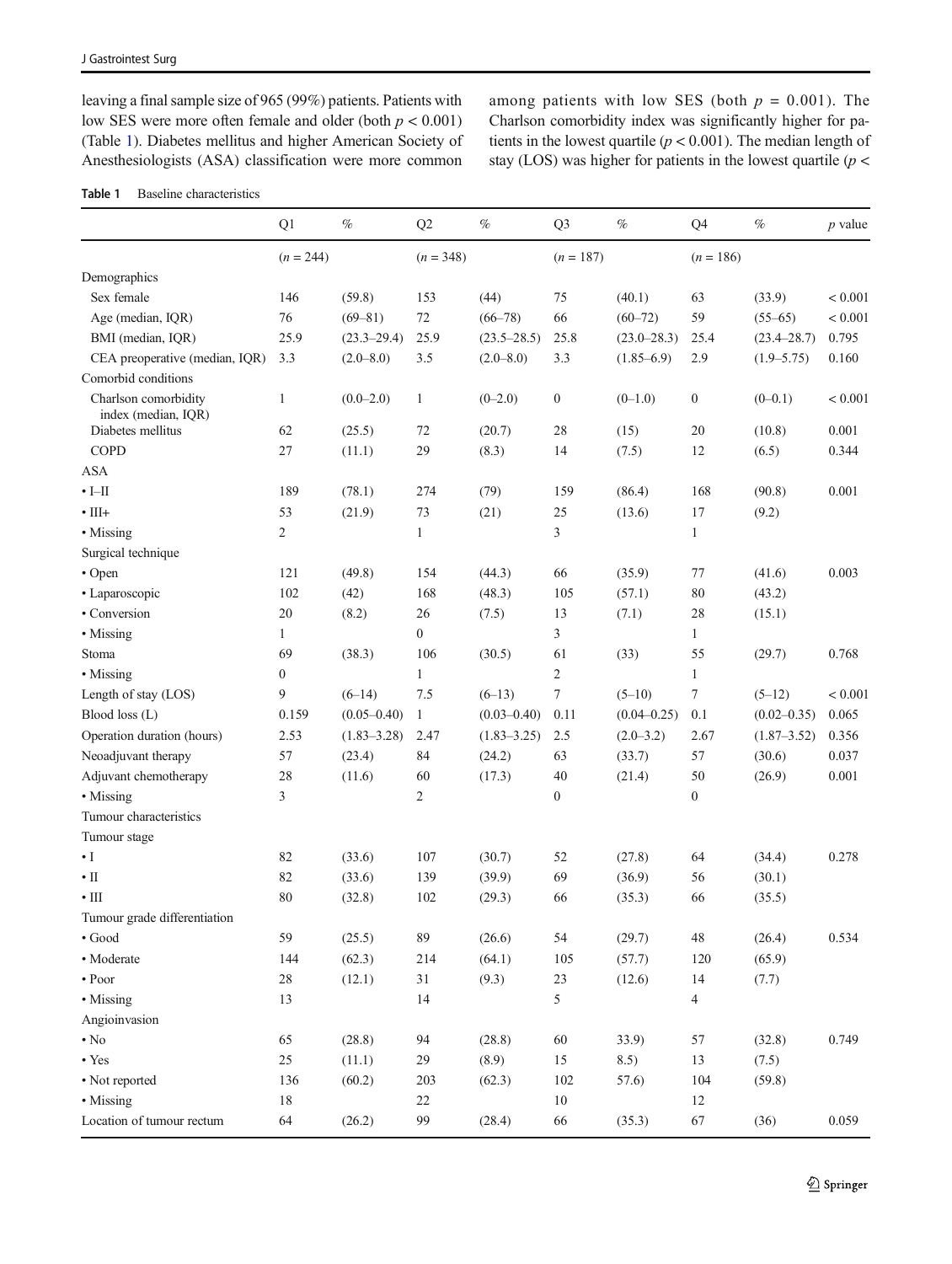0.001). Treatment strategies also differed between the quartiles; patients with low SES more often underwent open surgery ( $p = 0.003$ ) and less often received neoadjuvant and adjuvant treatment ( $p = 0.037$  and  $p = 0.001$ , respectively).

## SES and Postoperative Complications

A total of 443 patients (45.9%) suffered at least one postoperative complication. The overall complication rate gradually decreased from 53.3% in Q1 to 36.0% in Q4 ( $p < 0.001$ ). Major complications (i.e. Clavien-Dindo score  $\geq$  3) occurred in 170 patients (17.6%), for which a similar gradual decrease was observed (21.3% in Q1 to 12.4% in Q4; p < 0.001). No significant differences in readmission and reoperation rates were observed between the quartiles (Fig. 1).

In univariable logistic regression, GHI was associated with overall postoperative complications (OR 0.99, 95%CI 0.99 – 0.99,  $p < 0.001$ ), as was older age (OR 1.02, 95%CI 1.01– 1.04, p < 0.001), rectal cancer (OR 1.56, 95%CI 1.19–2.05, p  $= 0.001$ ), and open surgery (OR 0.56, 95% CI 0.44–0.73, *p* < 0.001). The association between GHI and overall postoperative complications remained significant in the multivariable model (OR 0.99, 95%CI 0.99–0.998, p = 0.004) (Table [2\)](#page-4-0). For major postoperative complications, no independent association was found in multivariable analysis (OR 0.99, 95% CI 0.99–1.00,  $p = 0.103$ ) (Table [3\)](#page-4-0).

## SES and Overall Survival

OS increased gradually with increasing socioeconomic status (Fig. [2](#page-5-0)). The median OS was only reached in Q1 (88.9 months, 95% CI 79.1–98.7), whereas the median OS was not reached in any of the other quartiles. Patients in Q1 had a worse OS compared with patients in  $Q2$  ( $p = 0.016$ ) and

Figure 1 Postoperative complications per quartile

patients in Q2 had a worse survival compared with patients in Q3 ( $p = 0.01$ ). Patients in Q3 and Q4 had a similar survival  $(p = 0.918)$ .

In univariable analysis, GHI was associated with OS (HR 0.98, 95% CI 0.98–0.99,  $p < 0.001$ ). Furthermore, age (HR 1.04, 95% CI 1.02–1.06, p < 0.001), CCI (HR 1.24, 95% CI 1.17–1.32,  $p < 0.001$ ), tumour stage (HR 1.90, 95%CI 1.42– 2.55, p < 0.001) and tumour grade (HR 1.89, 95%CI 1.29– 2.76,  $p = 0.001$ ) were associated with OS. In the multivariable analysis, GHI was not independently associated with OS (HR 0.99, 95%CI 0.99-1.00,  $p = 0.158$ ), in contrast to age (HR 1.07, 95%CI 1.05–1.08, p < 0.001), CCI (HR 1.17, 95%CI 1.10–1.25,  $p < 0.001$ ) tumour stage (HR 2.34, 95%CI 1.72– 3.19,  $p < 0.001$ ) and tumour grade (HR 1.53, 95% CI 1.04– 2.26,  $p = 0.030$ ) (Table [4\)](#page-5-0).

## SES and Cancer-Specific Survival

The median CSS was not reached for any of the quartiles. Patients in Q1 had a worse CSS compared with patients in  $Q2$  ( $p = 0.035$ ). No difference in survival was found between Q2 and Q3, nor for Q3 and Q4 ( $p = 0.080$  and  $p = 0.637$ , respectively) (Fig. [3](#page-6-0)).

In the univariable model for CSS, GHI showed a significant association (HR 0.98, 95%CI 0.98–0.99,  $p < 0.001$ ) as well as age (HR 1.04, 95%CI 1.02–1.06, p < 0.001), CCI (HR 1.14, 95%CI 1.04–1.25,  $p = 0.006$ ), tumour stage (HR 3.58, 95% CI 2.31–5.56,  $p < 0.001$ ) and tumour grade (HR 2.62, 95% CI 1.52–4.52,  $p = 0.001$ ). The association between GHI and CSS remained statistically significant in the multivariable model (HR 0.99, 95%CI 0.98–0.99,  $p = 0.009$ ). Other factors that were independently associated with CSS were age (HR 1.03, 95%CI 1.01–1.05,  $p = 0.001$ ) and tumour stage (HR 3.95, 95%CI 2.49–6.28, p < 0.001) (Table [5](#page-6-0)).

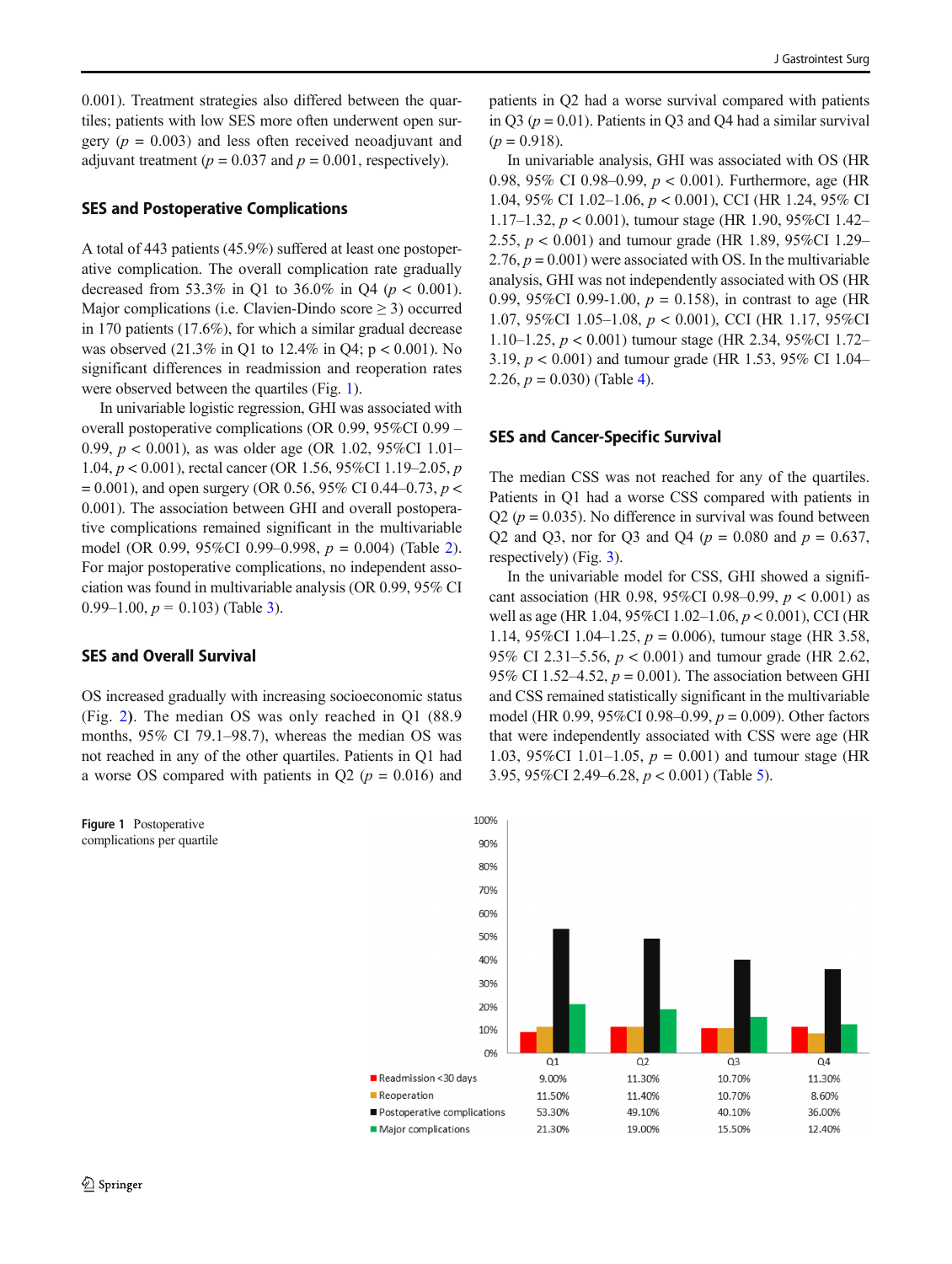|                                          | Odds ratio | Univariable<br>95% confidence interval | $p$ value | Odds ratio | Multivariable<br>95% confidence interval | $p$ value |
|------------------------------------------|------------|----------------------------------------|-----------|------------|------------------------------------------|-----------|
| Gender-male $=$ reference                | 0.84       | $0.65 - 1.08$                          | 0.174     | 0.79       | $0.60 - 1.00$                            | 0.086     |
| Age (years)                              | 1.02       | $1.01 - 1.04$                          | < 0.001   | 1.02       | $1.00 - 1.03$                            | 0.044     |
| Charlson comorbidity                     | 1.09       | $1.00 - 1.19$                          | 0.051     | 1.03       | $0.94 - 1.00$                            | 0.497     |
| Rectal carcinoma                         | 1.56       | $1.19 - 2.05$                          | 0.001     | 1.81       | $1.00 - 2.00$                            | < 0.001   |
| Surgical technique<br>$Open = reference$ | 0.56       | $0.44 - 0.73$                          | < 0.001   | 0.56       | $0.42 - 0.73$                            | < 0.001   |
| Gross household income                   | 0.99       | $0.99 - 0.99$                          | < 0.001   | 0.99       | $0.99 - 0.998$                           | 0.004     |

<span id="page-4-0"></span>Table 2 Univariable and multivariable analyses on overall postoperative complications

# **Discussion**

The results of this study show that lower SES is significantly associated with worse outcome in patients with stage I–III colorectal cancer undergoing curative surgery. We observed an increased rate of postoperative complications, after correcting for captured confounding factors. Although SES was not independently associated with OS, we observed a significant association between SES and CSS after correction for other known captured prognosticators (HR: 0.99 per percentile). This corresponds to a hazard ratio of 0.80 per quartile incremental SES increase. The current results should be viewed in the context of the Dutch equal access healthcare system. Therefore, the association between income and postoperative survival that was demonstrated in the present study cannot be attributed to inequality in healthcare resources. This is, to our knowledge, the first study to explore the influence of SES in a prospective cohort of consecutive colorectal cancer patients and stresses the importance of SES as a prognostic factor in these patients.

As in previous studies, our results indicate that SES is also associated with short-term outcome [[17,](#page-7-0) [34\]](#page-8-0). This may partially be explained by confounding factors associated with both lower SES and higher postoperative morbidity. At baseline, diabetes mellitus was more prevalent in patients in the lower quartiles. This factor, as well as several others, such as liver disease, is incorporated in the ASA classification. These were significantly higher in the lower SES quartiles as well. Patients in the lower SES quartiles more often underwent open surgery, despite tumour characteristics being similar with regards to location, stage and pathologic prognostic factors. Moreover, patients were significantly older in the lower SES quartiles, and therefore a larger part of these patients may have been retired the year prior to surgery and have less income.

These differences in treatment, without apparent clinical explanation, mirror those described in previous studies.[\[34](#page-8-0)[–](#page-8-0) [36\]](#page-8-0) Even after correction for known confounding risk factors including comorbidities, SES was a significant predictor for postoperative morbidity. These results suggest that the correlation between SES and postoperative outcomes is determinant upon factors that are currently not adequately considered or understood.

In general, long-term results presented in our study are in line with previous studies, showing impaired survival in patients with low SES  $[20, 22, 23, 37]$  $[20, 22, 23, 37]$  $[20, 22, 23, 37]$  $[20, 22, 23, 37]$  $[20, 22, 23, 37]$  $[20, 22, 23, 37]$  $[20, 22, 23, 37]$ . Several previous studies have offered explanations for this survival discrepancy in a setting of equal healthcare access [[38](#page-8-0)<sup>-[51\]](#page-8-0)</sup>. These possible explanations include psychological factors, medication compliance and diet, exercise, air pollution, and even epigenetic factors [[38](#page-8-0)[–](#page-8-0) [51](#page-8-0)]. Interestingly, in our study, the correlation between SES and CSS was more outspoken than the correlation of SES with OS (i.e. all-cause mortality), making some of these explanations less plausible. In addition, this suggests that the survival discrepancy between SES quartiles was not solely attributable to the unequal distribution of age and comorbidities between the groups, as these factors have a less obvious effect on cancer-related outcome. Fowler et al.

**Table 3** Univariable and multivariable analyses on major postoperative complications (Clavien Dindo  $\geq$  3)

|                                                 |            | Univariable             |           |            | Multivariable           |           |
|-------------------------------------------------|------------|-------------------------|-----------|------------|-------------------------|-----------|
|                                                 | Odds ratio | 95% confidence interval | $p$ value | Odds ratio | 95% confidence interval | $p$ value |
| Gender-male $=$ reference                       | 0.83       | $0.60 - 1.16$           | 0.283     | 0.85       | $0.6 - 1.20$            | 0.354     |
| Age (years)                                     | 1.02       | $1.01 - 1.04$           | 0.009     | 1.01       | $1.00 - 1.03$           | 0.142     |
| Charlson comorbidity                            | 1.13       | $1.02 - 1.25$           | 0.017     | 1.08       | $0.97 - 1.20$           | 0.187     |
| Rectal carcinoma                                | 1.54       | $1.09 - 2.17$           | 0.014     | 1.72       | $1.19 - 2.47$           | 0.004     |
| Surgical technique-open procedure $=$ reference | 0.47       | $0.34 - 0.66$           | < 0.001   | 0.47       | $0.33 - 0.67$           | < 0.001   |
| Gross household income                          | 0.99       | $0.99 - 0.998$          | 0.009     | 0.99       | $0.99 - 1.00$           | 0.103     |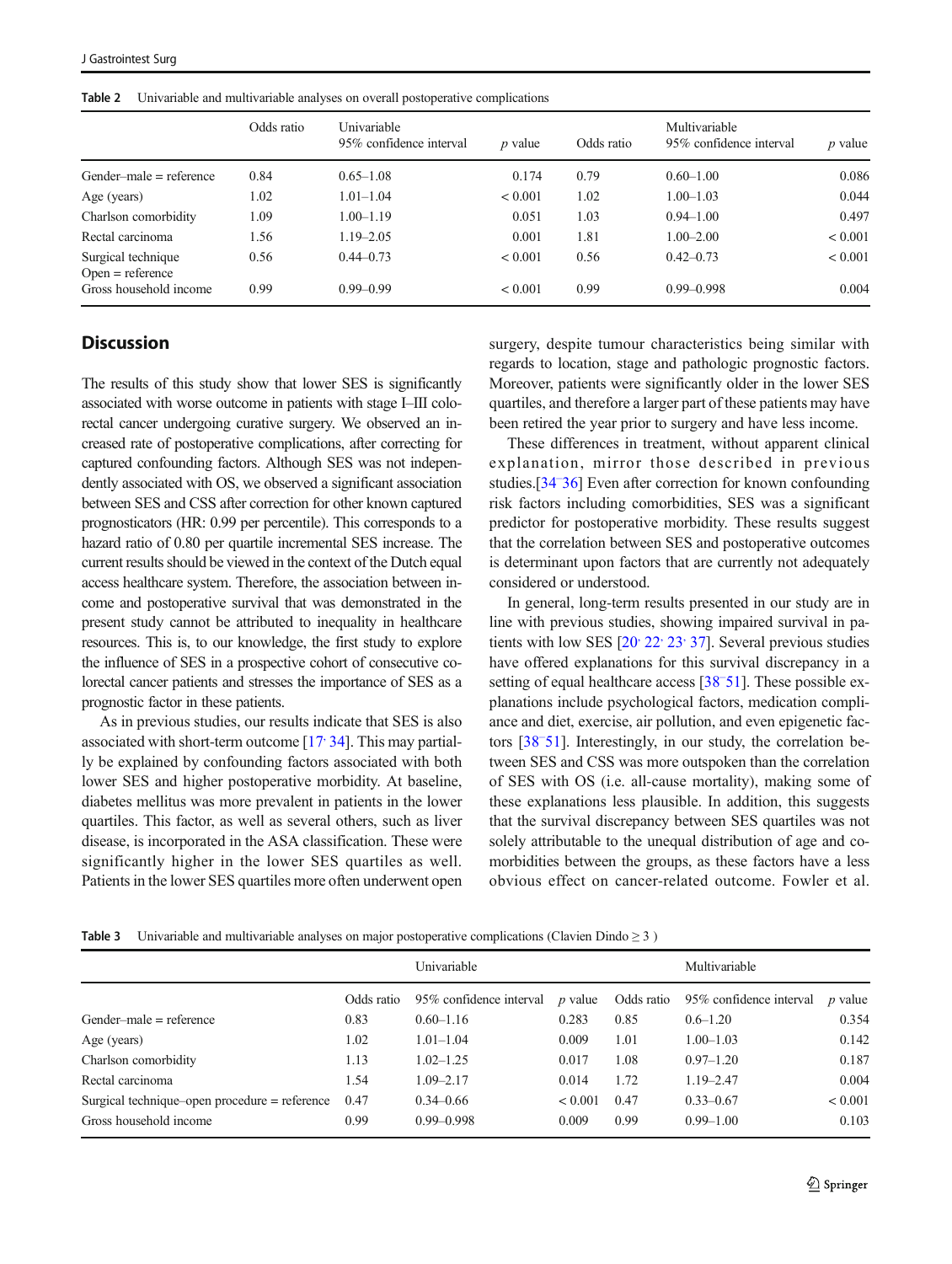<span id="page-5-0"></span>



showed that tumour stage and treatment contributed for a great part towards the difference in 3-month mortality between the most and least deprived patient groups [\[52\]](#page-8-0). Known and relevant tumour characteristics, as earlier described, did not significantly differ across SES quartiles. In contrast however, treatment strategies were different between groups. In addition to a different surgical approach between the quartiles, fewer patients of lower SES quartiles received neoadjuvant and adjuvant chemotherapy. The inequality of treatment with neoadjuvant therapy can partially be explained by differences in proportion of patients with rectal cancer between the SES quartiles. Neoadjuvant chemotherapy is only registered in patients with rectal cancer whereas adjuvant chemotherapy is only offered to patients with colon cancer. However, as in our study, previous studies show that lower-middle SES and low-SES patients were less likely to receive chemotherapy in general [[53\]](#page-8-0). Furthermore, since SES remained significantly associated with CSS after correction for baseline variables, it is possible that some of the driving factors of treatment differences cause additional differences in strategy not captured in our cohort. Besides differences in the administration of chemotherapy, compliance with treatment may also play a role. Prospective studies will be required to elucidate the exact causal mechanism of this remaining correlation.

GHI was chosen as a surrogate marker for SES in this study, as it is a proven accurate reflection of SES-related health disparities [26<sup>,</sup> [29](#page-7-0)<sup>-</sup>[31](#page-7-0)]. It was not adjusted to household size, as previous studies showed this adjustment did not improve predictability of the associated health disparities [[30\]](#page-7-0). Other reported determinants of SES include the highest attained level of education, current occupation, parent's edu-cation and occupation, and household conditions [\[34](#page-8-0)[,](#page-8-0) [36](#page-8-0)] [54](#page-8-0)[–](#page-8-0) [56\]](#page-8-0). Unfortunately, no previous studies have compared the accuracy of these markers in a cohort of (colorectal) cancer

Table 4 Univariable and multivariable Cox regression analyses on overall survival

|                            | Univariable  |                         |                | Multivariable |                         |                          |  |
|----------------------------|--------------|-------------------------|----------------|---------------|-------------------------|--------------------------|--|
|                            | Hazard ratio | 95% confidence interval | <i>p</i> value | Hazard ratio  | 95% confidence interval | $p$ value                |  |
| Age                        | 1.04         | $1.02 - 1.06$           | ${}< 0.001$    | 1.07          | $1.05 - 1.08$           | < 0.001                  |  |
| Charlson comorbidity index | 1.24         | $1.17 - 1.32$           | ${}< 0.001$    | 1.17          | $1.10 - 1.25$           | < 0.001                  |  |
| Tumour stage I (Ref)       |              |                         |                |               |                         | ٠                        |  |
| Tumour stage II            | 1.26         | $0.93 - 1.71$           | 0.138          | 1.20          | $0.88 - 1.65$           | 0.253                    |  |
| Tumour stage III           | 1.90         | $1.42 - 2.55$           | ${}< 0.001$    | 2.34          | $1.72 - 3.19$           | < 0.001                  |  |
| Tumour grade good (Ref)    | $\sim$       |                         |                |               |                         | $\overline{\phantom{a}}$ |  |
| Tumour grade moderate      | 0.87         | $0.65 - 1.16$           | 0.340          | 0.81          | $0.60 - 1.09$           | 0.167                    |  |
| Tumour grade poor          | 1.89         | $1.29 - 2.76$           | 0.001          | 1.53          | $1.04 - 2.26$           | 0.030                    |  |
| Gross household income     | 0.98         | $0.98 - 0.99$           | < 0.001        | 0.99          | $0.99 - 1.00$           | 0.158                    |  |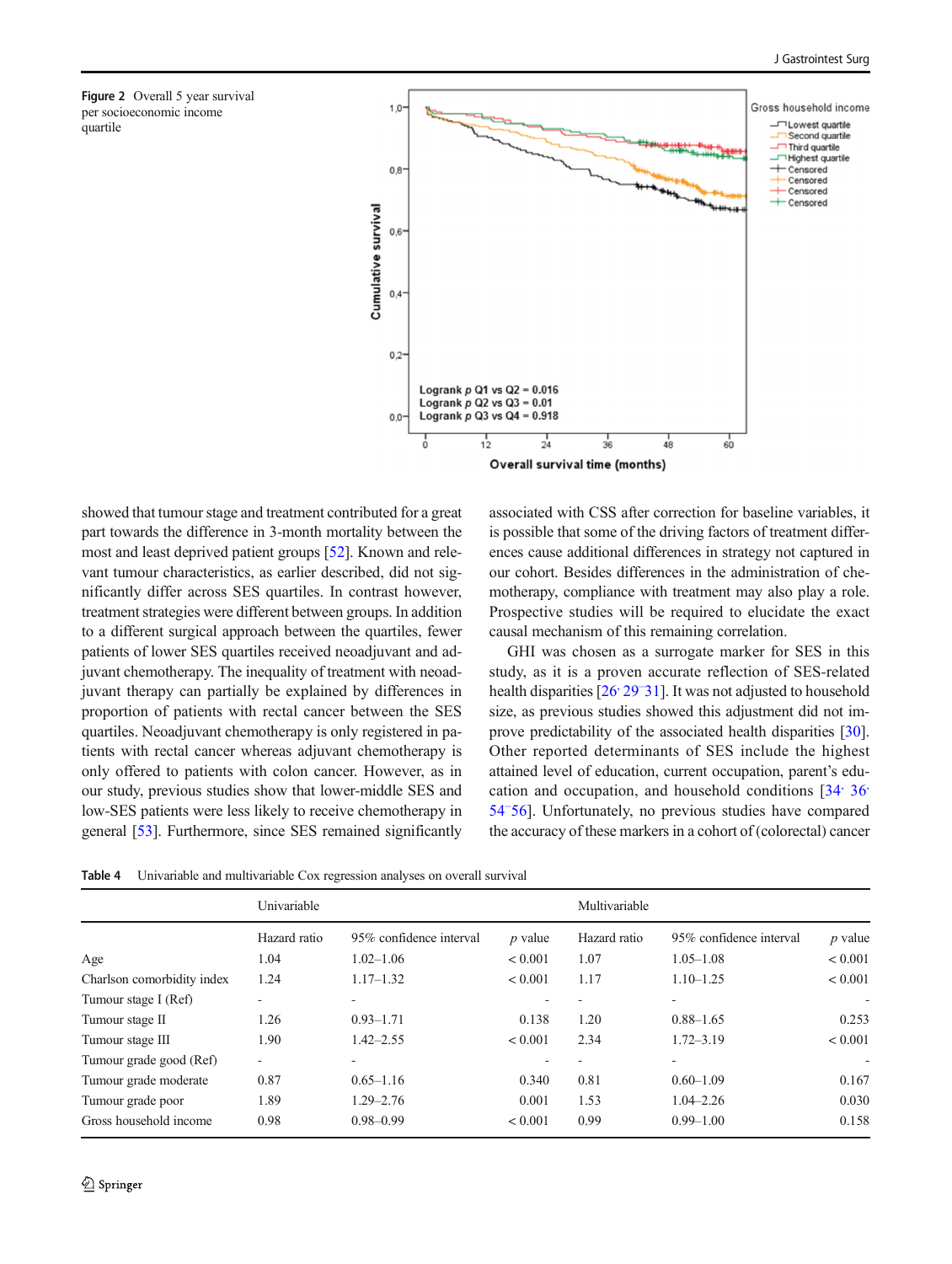<span id="page-6-0"></span>Figure 3 Cancer specific survival per socioeconomic income quartile



patients, which limits their comparability [\[11](#page-7-0)<sup>-[23](#page-7-0)]</sup>. Since GHI is a valid and readily available metric for all Dutch citizens registered by an independent organization (Dutch Statistics; CBS), we believe this marker adequately captures SES for our purposes. Use of this marker in different populations or different countries would add to the comparability of the plethora of SES studies currently being conducted.

Some inherent shortcomings of this study should be noted. First, with regards to patient factors, we were unable to determine several lifestyle factors of potential importance, due to the inherent limitations in our database. These include smoking, diet, and compliance with medication  $[44, 45, 57]$  $[44, 45, 57]$  $[44, 45, 57]$  $[44, 45, 57]$  $[44, 45, 57]$ . Even though these factors reportedly do not explain all differences, we believe correcting for them would have enhanced our results [30' 58' [59\]](#page-8-0). An additional drawback in our study was our inability to comment on exact healthcare consumption for CRC and comorbidities, limiting our ability of testing the premise of equal healthcare accessibility. Variation in SES between the hospitals can have some effect on the outcome; however, guideline adherence was equal across the hospitals plus complications and survival outcomes did not differ between the hospitals.

Finally, ethnicity could be a confounding factor with SES, and the unfavourable surgical outcome of GHI in this study might also partially be explained by differences in ethnicity. However, ethnicity is not reported in the Netherlands, which limits this study because no analyses can be performed on the actual relevance of this risk factor [[37](#page-8-0)].

In conclusion, our results show that low SES is associated with worse outcome in patients undergoing curative surgery for stage I–III colorectal cancer. Future studies are required to elucidate the association between SES and survival in cancer

Table 5 Univariable and multivariable Cox regression analysis on cancer specific survival

|                            | Univariable    |                          |              | Multivariable |                          |           |  |
|----------------------------|----------------|--------------------------|--------------|---------------|--------------------------|-----------|--|
|                            | Hazard ratio   | 95% confidence interval  | $p$ value    | Hazard ratio  | 95% confidence interval  | $p$ value |  |
| Age                        | 1.04           | $1.02 - 1.06$            | ${}< 0.001$  | 1.03          | $1.01 - 1.05$            | 0.001     |  |
| Charlson comorbidity index | 1.14           | $1.04 - 1.25$            | 0.006        | 1.07          | $0.96 - 1.18$            | 0.214     |  |
| Tumour stage I (Ref)       |                | $\overline{\phantom{a}}$ |              |               |                          | ٠         |  |
| Tumour stage II            | 1.33           | $0.81 - 2.19$            | 0.262        | 1.28          | $0.76 - 2.16$            | 0.353     |  |
| Tumour stage III           | 3.58           | $2.31 - 5.56$            | ${}< 0.001$  | 3.95          | $2.49 - 6.28$            | < 0.001   |  |
| Tumour grade good (Ref)    | $\overline{a}$ |                          |              |               | $\overline{\phantom{a}}$ |           |  |
| Tumour grade moderate      | 1.19           | $0.77 - 1.84$            | 0.430        | 1.09          | $0.71 - 1.69$            | 0.694     |  |
| Tumour grade pore          | 2.62           | $1.52 - 4.52$            | 0.001        | 1.84          | $1.06 - 3.19$            | 0.031     |  |
| Gross household income     | 0.98           | $0.98 - 0.99$            | ${}_{0.001}$ | 0.99          | $0.98 - 0.997$           | 0.009     |  |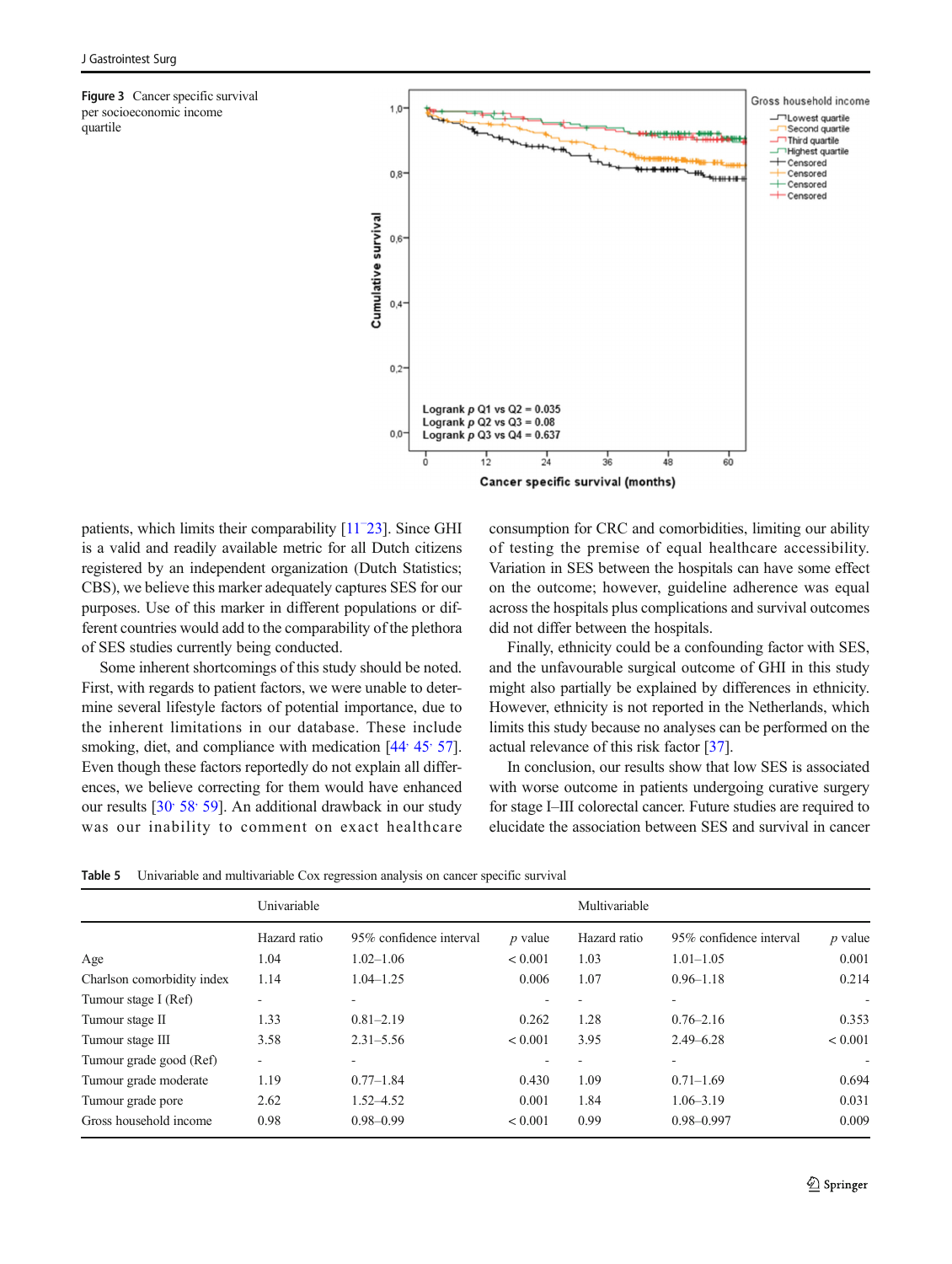<span id="page-7-0"></span>patients, which suggest that SES encompasses risk factors and behaviours currently not adequately considered. Such studies would require additional power and potential explaining factors and would ideally be able to distinguish between the effects of patient and treatment related measures.

#### Author's Contributions

1. Substantial contributions to the conception or design of the work or the acquisition, analysis, or interpretation of data for the work

2. Drafting the work or revising it critically for important intellectual content

3. Final approval of the version to be published

4. Agreement to be accountable for all aspects of the work in ensuring that questions related to the accuracy or integrity of any part of the work are appropriately investigated and resolved

# Compliance with Ethical Standards

Conflict of Interest The authors declare that they have no competing **interests** 

Open Access This article is distributed under the terms of the Creative Commons Attribution 4.0 International License (http:// creativecommons.org/licenses/by/4.0/), which permits unrestricted use, distribution, and reproduction in any medium, provided you give appropriate credit to the original author(s) and the source, provide a link to the Creative Commons license, and indicate if changes were made.

# References

- 1. Ferlay, J., et al., Cancer incidence and mortality patterns in Europe: estimates for 40 countries in 2012. Eur J Cancer, 2013. 49(6): p. 1374-403.
- 2. Corral, J., et al., Long-term costs of colorectal cancer treatment in Spain. BMC health services research, 2016. 16(1): p. 56.
- 3. Dienstmann, R., et al., Prediction of overall survival in stage II and III colon cancer beyond TNM system: a retrospective, pooled biomarker study. Ann Oncol, 2017. 28(5): p. 1023-1031.
- 4. Karahalios, A., D.R. English, and J.A. Simpson, Weight change and risk of colorectal cancer: a systematic review and meta-analysis. Am J Epidemiol, 2015. 181(11): p. 832-45.
- 5. Lauby-Secretan, B., et al., Body Fatness and Cancer–Viewpoint of the IARC Working Group. N Engl J Med, 2016. 375(8): p. 794-8.
- 6. Johnson, C.M., et al., Meta-analyses of colorectal cancer risk factors. Cancer Causes Control, 2013. 24(6): p. 1207-22.
- 7. Yuhara, H., et al., Is diabetes mellitus an independent risk factor for colon cancer and rectal cancer? Am J Gastroenterol, 2011. 106(11): p. 1911-21; quiz 1922.
- 8. Newton, S., D. Braithwaite, and T.F. Akinyemiju, Socio-economic status over the life course and obesity: Systematic review and metaanalysis. PLoS ONE, 2017. 12(5): p. e0177151.
- Pigeyre, M., et al., How obesity relates to socio-economic status: identification of eating behavior mediators. Int J Obes (Lond), 2016. 40(11): p. 1794-1801.
- 10. Saydah, S. and K. Lochner, Socioeconomic Status and Risk of Diabetes-Related Mortality in the U.S. Public Health Reports, 2010. 125(3): p. 377-388.
- 11. Lyratzopoulos, G., et al., Absence of socioeconomic variation in survival from colorectal cancer in patients receiving surgical
- 12. Nur, U., et al., No socioeconomic inequalities in colorectal cancer survival within a randomised clinical trial. Br J Cancer, 2008. 99(11): p. 1923-8.
- 13. Coleman, M.P., et al., Trends and socioeconomic inequalities in cancer survival in England and Wales up to 2001. Br J Cancer, 2004. 90(7): p. 1367-73.
- 14. Schrijvers, C.T. and J.P. Mackenbach, Cancer patient survival by socioeconomic status in seven countries: a review for six common cancer sites [corrected]. J Epidemiol Community Health, 1994. 48(5): p. 441-6.
- 15. Rachet, B., et al., Socioeconomic inequalities in cancer survival in England after the NHS cancer plan. Br J Cancer, 2010. 103(4): p. 446-53.
- 16. Menvielle, G., et al., Diverging trends in educational inequalities in cancer mortality between men and women in the 2000s in France. BMC Public Health, 2013. 13: p. 823.
- 17. Moller, H., et al., Colorectal cancer survival in socioeconomic groups in England: variation is mainly in the short term after diagnosis. Eur J Cancer, 2012. 48(1): p. 46-53.
- 18. Storli, K.E., et al., Overall survival after resection for colon cancer in a national cohort study was adversely affected by TNM stage, lymph node ratio, gender, and old age. Int J Colorectal Dis, 2011. 26(10): p. 1299-307.
- 19. Aarts, M.J., et al., Socioeconomic status and changing inequalities in colorectal cancer? A review of the associations with risk, treatment and outcome. Eur J Cancer, 2010. 46(15): p. 2681-95.
- 20. Manser, C.N. and P. Bauerfeind, Impact of socioeconomic status on incidence, mortality, and survival of colorectal cancer patients: a systematic review. Gastrointest Endosc, 2014. 80(1): p. 42-60 e9.
- 21. Egeberg, R., et al., Social inequality and incidence of and survival from cancers of the colon and rectum in a population-based study in Denmark, 1994-2003. Eur J Cancer, 2008. 44(14): p. 1978-88.
- 22. Breen, N., et al., Assessing disparities in colorectal cancer mortality by socioeconomic status using new tools: health disparities calculator and socioeconomic quintiles. Cancer Causes & Control, 2017. 28(2): p. 117-125.
- 23. Le, H., et al., Effects of socioeconomic status and treatment disparities in colorectal cancer survival. Cancer Epidemiol Biomarkers Prev, 2008. 17(8): p. 1950-62.
- 24. Schoen, C. and K. Stremikis, Mirror, mirror on the wall: how the performance of the US health care system compares internationally. 2010: Commonwealth Fund.
- 25. Schafer, W., et al., The Netherlands: health system review. Health Syst Transit, 2010. 12(1): p. v-xxvii, 1-228.
- 26. Ultee, K.H.J., et al., The relation between household income and surgical outcome in the Dutch setting of equal access to and provision of healthcare. PLOS ONE, 2018. 13(1): p. e0191464.
- 27. van Vugt, J.L.A., et al., Impact of low skeletal muscle mass and density on short and long-term outcome after resection of stage I-III colorectal cancer. Eur J Surg Oncol, 2018. 44(9): p. 1354-1360.
- 28. Lalmahomed, Z.S., et al., Multicenter fresh frozen tissue sampling in colorectal cancer: does the quality meet the standards for state of the art biomarker research? Cell Tissue Bank, 2017. 18(3): p. 425- 431.
- 29. Sabanayagam, C. and A. Shankar, Income is a stronger predictor of mortality than education in a national sample of US adults. J Health Popul Nutr, 2012. 30(1): p. 82-6.
- 30. Lantz, P.M., et al., Socioeconomic factors, health behaviors, and mortality: results from a nationally representative prospective study of US adults. Jama, 1998. 279(21): p. 1703-8.
- 31. Geyer, S. and R. Peter, Income, occupational position, qualification and health inequalities–competing risks? (comparing indicators of social status). J Epidemiol Community Health, 2000. 54(4): p. 299- 305.